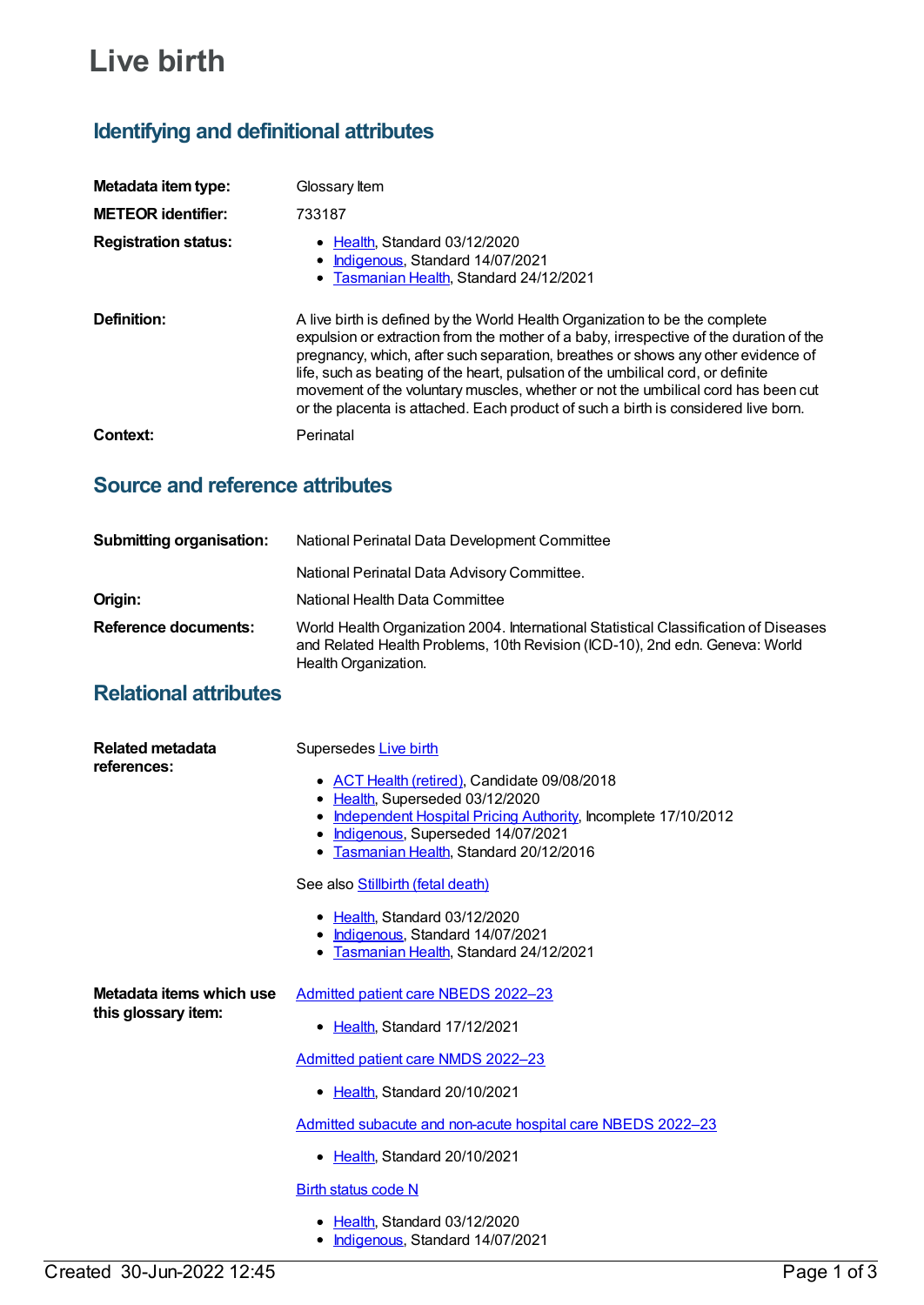#### **[Birthweight](https://meteor.aihw.gov.au/content/733258)**

- [Health](https://meteor.aihw.gov.au/RegistrationAuthority/12), Standard 03/12/2020
- [Indigenous](https://meteor.aihw.gov.au/RegistrationAuthority/6), Incomplete 13/04/2021
- **[Tasmanian](https://meteor.aihw.gov.au/RegistrationAuthority/15) Health, Standard 24/12/2021**

#### [Female—parity](https://meteor.aihw.gov.au/content/733284)

- [Health](https://meteor.aihw.gov.au/RegistrationAuthority/12), Standard 03/12/2020
- **[Tasmanian](https://meteor.aihw.gov.au/RegistrationAuthority/15) Health, Standard 11/06/2021**

#### [Female—parity,](https://meteor.aihw.gov.au/content/733287) total pregnancies N[N]

- [Health](https://meteor.aihw.gov.au/RegistrationAuthority/12), Standard 03/12/2020
- [Tasmanian](https://meteor.aihw.gov.au/RegistrationAuthority/15) Health, Standard 11/06/2021

[Indigenous-specific](https://meteor.aihw.gov.au/content/738532) primary health care NBEDS December 2020

• [Indigenous](https://meteor.aihw.gov.au/RegistrationAuthority/6), Standard 14/07/2021

[Perinatal](https://meteor.aihw.gov.au/content/750304) Mortality NBEDS 2022–23

• [Health](https://meteor.aihw.gov.au/RegistrationAuthority/12), Standard 17/12/2021

[Perinatal](https://meteor.aihw.gov.au/content/727295) NBEDS 2021–22

• [Health](https://meteor.aihw.gov.au/RegistrationAuthority/12), Superseded 17/12/2021

[Perinatal](https://meteor.aihw.gov.au/content/742055) NBEDS 2022–23

• [Health](https://meteor.aihw.gov.au/RegistrationAuthority/12), Standard 17/12/2021

[Perinatal](https://meteor.aihw.gov.au/content/727291) NMDS 2021–22

• [Health](https://meteor.aihw.gov.au/RegistrationAuthority/12), Superseded 17/12/2021

[Perinatal](https://meteor.aihw.gov.au/content/742052) NMDS 2022–23

• [Health](https://meteor.aihw.gov.au/RegistrationAuthority/12), Standard 17/12/2021

#### [Pregnancy—birth](https://meteor.aihw.gov.au/content/732874) plurality, code N

- [Health](https://meteor.aihw.gov.au/RegistrationAuthority/12), Standard 03/12/2020
- [Indigenous](https://meteor.aihw.gov.au/RegistrationAuthority/6), Standard 14/07/2021

#### [Product](https://meteor.aihw.gov.au/content/733312) of birth

- [Health](https://meteor.aihw.gov.au/RegistrationAuthority/12), Standard 03/12/2020
- [Indigenous](https://meteor.aihw.gov.au/RegistrationAuthority/6), Standard 14/07/2021

#### Product of [birth—birthweight](https://meteor.aihw.gov.au/content/733408)

- [Health](https://meteor.aihw.gov.au/RegistrationAuthority/12), Standard 03/12/2020
- [Indigenous](https://meteor.aihw.gov.au/RegistrationAuthority/6), Standard 14/07/2021

Product of [birth—birthweight,](https://meteor.aihw.gov.au/content/742849) code N

• [Indigenous](https://meteor.aihw.gov.au/RegistrationAuthority/6), Standard 14/07/2021

Product of [birth—birthweight,](https://meteor.aihw.gov.au/content/733280) total grams N[NNN]

• [Health](https://meteor.aihw.gov.au/RegistrationAuthority/12), Standard 03/12/2020

Product of birth—head [circumference,](https://meteor.aihw.gov.au/content/733429) total centimetres NN[N].N

• [Health](https://meteor.aihw.gov.au/RegistrationAuthority/12), Standard 03/12/2020

Product of [birth—perinatal](https://meteor.aihw.gov.au/content/716377) death type, code N

• [Health](https://meteor.aihw.gov.au/RegistrationAuthority/12), Standard 17/12/2021

[Stillbirth](https://meteor.aihw.gov.au/content/733271) (fetal death)

• [Health](https://meteor.aihw.gov.au/RegistrationAuthority/12), Standard 03/12/2020